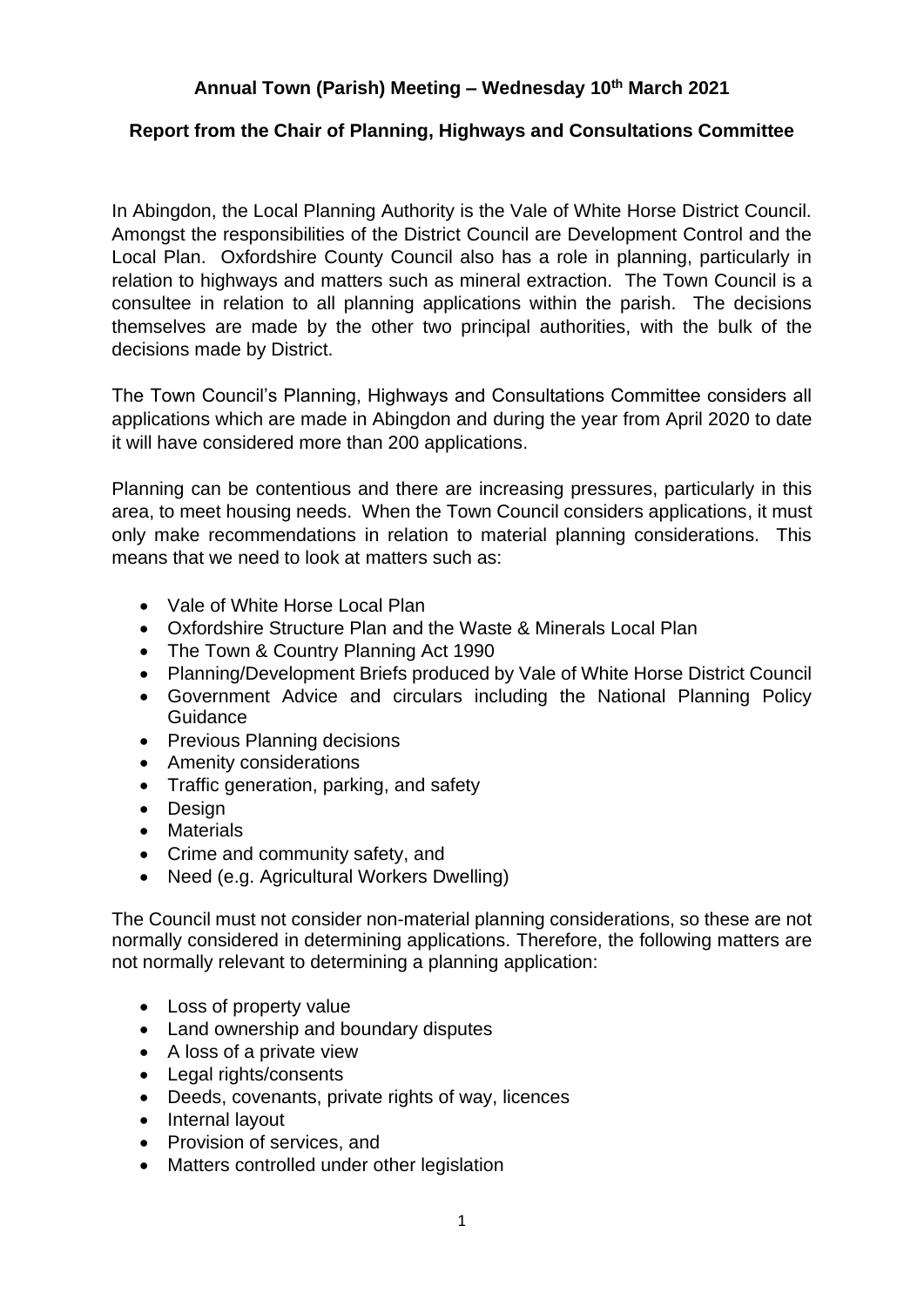When the Town Council recommends refusal of a planning application, we inform the District Council and raise the matter with local District Council ward members, asking them to "call the application in". By call-in we mean that the application would go to the District Council's full planning committee rather than be determined by the Officers and / or the Chair of the planning committee, in accordance with the District Council's constitution. If the call-in is successful, the Town Council does have a right to speak at the District Council planning meeting.

Local planning authorities are under considerable pressure to ensure that applications are determined in a timely manner and in accordance with material planning considerations. At the same time, the planning process is more open and transparent now than in previous years. The Town Council's planning committee meets every three weeks, and all its meetings are open to the public. All agendas and reports are published online ahead of the meeting and members of the public have the right to speak to any applications on the agenda if we are informed by 12 noon on the day of the meeting.

The meeting has considered over 200 applications over the year. We have also considered a range of other consultations on matters including highways and transport.

### **Albert Park Conservation Area**

Report from Cllr Jim Halliday

When considering applications in the Albert Park Conservation Area, we have been limited by the fact that this area does not have a Conservation Area Appraisal. These appraisals are important because they help to identify the special interest and changing needs of an area. An appraisal provides the basis for the development of a programme of action that is compatible with the sensitivities of the historic area and enables local authorities to fulfil their statutory duties to protect and enhance conservation areas. Appraisals also inform policy and assist development control.

Due to resource limitations at the District Council, the Town Council formed a small working group of councillors and residents to prepare an Appraisal for the Albert Park Conservation Area. During the year, the Group has prepared a draft appraisal which has been reviewed by the Conservation Team at the District Council. The Working Party are now revising the document prior to its submission to the District Council, who will then carry out a formal public consultation and, if necessary, revise it, before it is "adopted". It is the Town Council's plan that once the Albert Park Conservation Area Appraisal has been completed, the much larger challenge of writing an Appraisal for the Town Centre Conservation Area will start.

### **Neighbourhood Plan**

Report from Cllr Grace Clifton:

Since last year's Annual Parish Meeting, there has been an enormous amount of progress in moving our Neighbourhood Plan forwards, despite not being able to meet